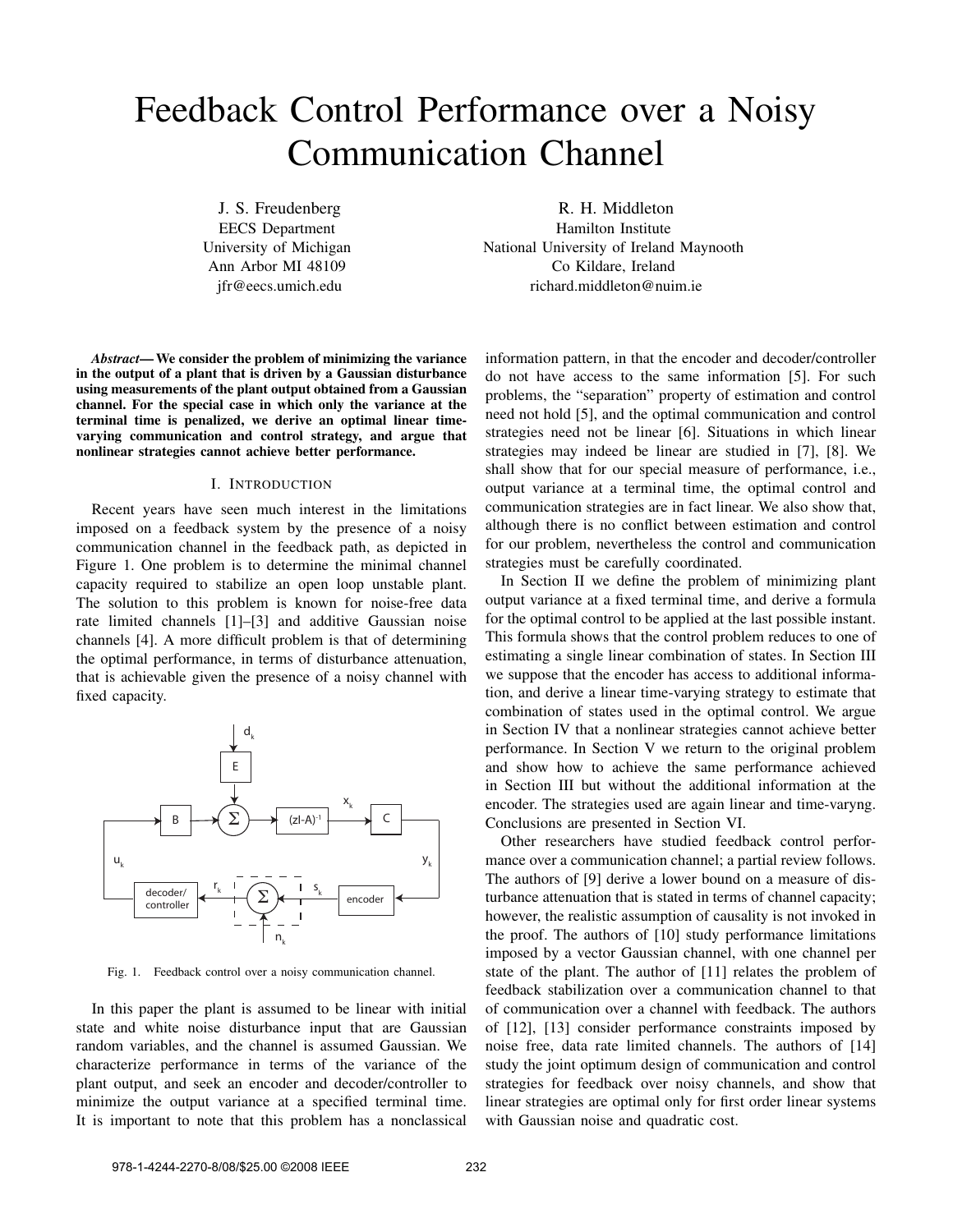# II. PRELIMINARIES

The plant in Figure 1 is described by

$$
x_{k+1} = Ax_k + Bu_k + Ed_k, \quad x_k \in \mathbb{R}^n, \ u_k, d_k \in \mathbb{R} \tag{1}
$$

$$
y_k = Cx_k, \quad y_k \in \mathbb{R}, \tag{2}
$$

where  $x_0$  is a zero mean Gaussian random variable with covariance  $\Sigma_{0|-1}$  and  $d_k$  is a stationary zero mean Gaussian white noise sequence with variance  $\sigma_d^2$ . The Gaussian channel has input power constraint  $\mathcal{E}\{s_k^2\} \leq P$  and additive white noise with variance  $\sigma_n^2$ . The encoder  $f_k()$  may be nonlinear and time-varying, and the channel input at time  $k$  is allowed to depend on the sequence of current and previous plant outputs:  $s_k = f_k(y^k)$ , where  $y^k = \{y_0, y_1, \ldots, y_k\}$ . The decoder/controller  $g_k()$  may also be nonlinear and timevarying, and the control input at time  $k$  is allowed to depend on the sequence of current and previous channel outputs:  $u_k = g_k(r^k)$ , where  $r^k = \{r_0, r_1, \dots, r_k\}$ .

The design problem is to choose the encoder  $f_k()$  and decoder/controller and  $g_k()$ ,  $k = 0, \ldots, N$ , to minimize the variance of the plant output at a terminal time  $k = N + 1$ . The optimal value of this cost function is given by

$$
J^* = \inf_{f_k, g_k} \mathcal{E} \{ y_{N+1}^2 \}.
$$

Denote the conditional expectation of  $y_{N+1}$  given the channel output sequence  $r^N$  by

$$
\hat{y}_{N+1|N} = \mathcal{E}\{y_{N+1}|r^N\}
$$

and the resulting estimation error by  $\tilde{y}_{N+1|N} = \hat{y}_{N+1|N}$  $y_{N+1}$ . It follows immediately from properties of the conditional expectation (cf. [15, p. 97]) that the variance of the conditional estimation error provides a lower bound on the optimal cost:

$$
J^* \ge \mathcal{E}\{\tilde{y}_{N+1|N}^2\}.\tag{3}
$$

Under mild hypotheses, the lower bound (3) can be achieved.

**Proposition 1** Assume that  $CB \neq 0$ . Then the control

$$
u_N = -(CB)^{-1}CA\hat{x}_{N|N},
$$
 (4)

 $where \ \hat{x}_{N|N} = \mathcal{E}\{x_N | r^N\}, \ yields \ \mathcal{E}\{y_{N+1}^2\} = \mathcal{E}\{\tilde{y}_{N+1|N}^2\}.$ *Moreover,*

$$
\mathcal{E}\{y_{N+1}^2\} = \mathcal{E}\{(CA\tilde{x}_{N|N})^2\} + (CE)^2 \sigma_d^2.
$$
 (5)

*Proof:* Substituting (4) into the state equations (1)-(2) shows that

$$
y_{N+1} = C A x_N - C A \hat{x}_{N|N} + C E d_N,
$$

and thus  $\hat{y}_{N+1|N} = 0$  and  $y_{N+1} = \tilde{y}_{N+1|N}$ . The identity (5) follows because  $\tilde{x}_{N|N}$  and  $d_N$  are independent random variables.

We have shown that the optimal control to apply at time  $N$ sets the variance of the plant output to its theoretical minimum, given by the variance of the conditional estimation error (5). The term  $(CE)^2 \sigma_d^2$  in (5) is due to the disturbance at time N, which is uninfluenced by the control and communication strategies because it has not yet propagated to the encoder. Hence the estimation problem reduces to that of minimizing  $\mathcal{E}\{(CA\tilde{x}_{N|N})^2\}$ , and the problem of minimizing the variance of the plant output reduces to that of minimizing the variance in the conditional estimate of the single linear combination of states  $C Ax_N$ . Iterating the state equations (1)-(2) shows that

$$
C A x_N = C A^{N+1} x_0 + \sum_{j=0}^{N-1} C A^{N-j} E d_j + \sum_{j=0}^{N-1} C A^{N-j} B u_j.
$$

Since the control signal is known at the decoder, the only information that needs to be communicated over the channel is the "message"

$$
m_N = CA^{N+1}x_0 + \sum_{j=0}^{N-1} CA^{N-j}Ed_j.
$$
 (6)

The problem of choosing the encoder  $f_k(.)$ ,  $k = 0, \ldots, N$  and decoder/controller  $q_k()$ ,  $k = 0, \ldots, N-1$  thus reduces to that of obtaining the best possible estimate of  $m_N$  given  $N + 1$ uses of the channel. If we denote the estimate and estimation error by  $\hat{m}_{N|N} = \mathcal{E}\{m_N|r^N\}$  and  $\tilde{m}_{N|N}$ , then the variance in the plant output is given by

$$
\mathcal{E}\{y_{N+1}^2\} = \mathcal{E}\{\tilde{m}_{N|N}\}^2\} + (CE)^2 \sigma_d^2.
$$
 (7)

An obvious complication is that the complete message is not available until  $k = N$ , the last time step at which the channel may be used.

## III. AN ENCODER WITH MORE INFORMATION

In the feedback system of Figure 1, the encoder has access only to the sequence of plant outputs. Suppose instead, as shown in Figure 2, that the encoder has access to perfect measurements of the plant state, the plant input, and feedback from the channel output. We now propose a strategy for estimating the message  $m_N$  under the assumption that the encoder has this additional information.



Fig. 2. Encoder with access to the plant state, plant input, and channel output.

We first show that access to the plant state and control input allows us to compute the primitive random variables  $z_0 \triangleq$  $CA^{N+1}x_0$  and  $d_0, d_1, \ldots, d_{N-1}$ . Clearly access to the state allows  $z_0$  to be computed at  $k = 0$ . Access to the state and control input allows the encoder to determine the sequence of disturbance inputs. Choose an arbitrary row vector  $F$  such that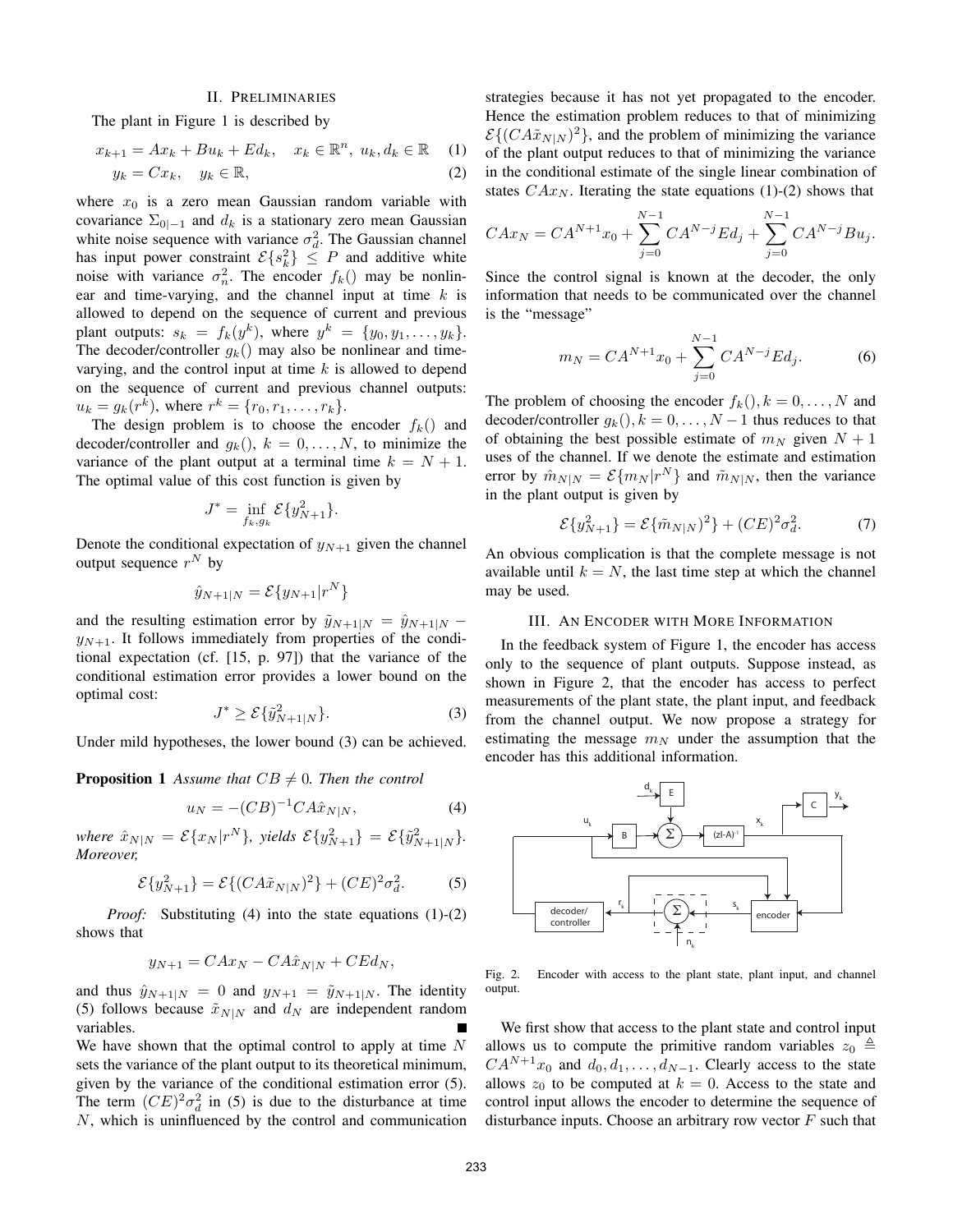$FE \neq 0$ . Then the disturbance at time k may be computed at time  $k + 1$ :

$$
d_k = (FE)^{-1}(Fx_{k+1} - FAx_k - FBu_k), \quad k = 0, \ldots, N-1.
$$

The ability to compute the primitive random variables, in turn, allows the encoder to form an estimate of the message (6) at each time step:

$$
m_0 = C A^{N+1} x_0 \tag{8}
$$

$$
m_1 = m_0 + CA^N Ed_0 \tag{9}
$$

$$
\therefore
$$
  

$$
m_N = m_{N-1} + CAEd_{N-1}.
$$
 (10)

Note that  $m_k$  is the best possible estimate of  $m_N$  given the information available at time k:  $m_k = \mathcal{E}\{m_N | z_0, d_0, \ldots, d_{k-1}\}.$ 

. .

We next propose to transmit the estimates  $(8)-(10)$  over the communication channel, taking appropriate advantage of the noiseless feedback link to improve the quality of transmission. To do so, we adapt a technique for communicating over a channel with feedback that is described in [16, pp. 479-481] and [17, pp. 166-168], and depicted in Figure 3. The idea is



Fig. 3. Communication over a channel with noiseless feedback.

to use a Gaussian channel  $N + 1$  times for the purpose of communicating a single message  $\mu$ , assumed to be a Gaussian random variable with zero mean and variance  $\sigma_{\mu}^2$ . Define the conditional estimate  $\hat{\mu}_k \triangleq \mathcal{E}\{\mu|r^k\}, k = 0, \ldots, N$ , the estimation error  $\tilde{\mu}_k \triangleq \mu - \hat{\mu}_k$ , and set  $\hat{\mu}_{-1} = 0$ . Then choosing  $\lambda_k$  so that  $\mathcal{E}\{s_k^2\} = P$ , and  $\gamma_k = (1/\lambda_k)(1 + \sigma_n^2/P)^{-1}$  results in an estimation error at time N with variance  $\mathcal{E}\{\tilde{\mu}_N^2\}$  =  $\sigma_{\mu}^2(1+P/\sigma_{n}^2)^{-(N+1)}$ , the minimum possible according to rate distortion theory [16], [17].

The scheme depicted in Figure 3 is not directly applicable to our situation, because the message  $m_N$  is unavailable at the beginning of channel transmission, and we must instead transmit the estimates  $m_k$ . We thus modify the scheme in Figure 3 by noting that the sequence  $m_k$  can be modeled as the response of a discrete integrator to initial condition  $z_0$  and input  $v_k = CA^{N-k}Ed_k$ , a white noise sequence with variance  $\sigma_k^2 = (CA^{N-k}E)^2 \sigma_d^2.$ 

A Kalman filter [18] to estimate the state of the integrator  $m_k$  given the sequence  $r_k = \lambda_k m_k + n_k$  has the form

$$
\hat{m}_{k|k} = \hat{m}_{k|k-1} + L_k(r_k - \lambda_k \hat{m}_{k|k-1}),
$$
  

$$
\hat{m}_{k+1|k} = \hat{m}_{k|k}
$$

where

$$
L_k = \frac{\lambda_k M_{k|k-1}}{\lambda_k^2 M_{k|k-1} + \sigma_n^2},\tag{11}
$$

and  $M_{k|k-1} = \mathcal{E}\{\tilde{m}_{k|k-1}^2\}$  satisfies the Riccati difference equation

$$
M_{k+1|k} = M_{k|k-1} - \frac{\lambda_k^2 M_{k|k-1}^2}{\lambda_k^2 M_{k|k-1} + \sigma_n^2} + \sigma_k^2, \qquad (12)
$$

with initial condition  $M_{0|-1} = CA^{N+1} \Sigma_{0|-1} A^{(N+1)T} C^T$ . Suppose we adjust  $\lambda_k$  at each time step so that  $\lambda_k^2 M_{k|k-1} =$ P. Then (11) and (12) reduce to

$$
L_k = \frac{1}{\lambda_k} \frac{P}{P + \sigma_n^2},
$$
  

$$
M_{k+1|k} = M_{k|k-1} \frac{\sigma_n^2}{P + \sigma_n^2} + \sigma_k^2.
$$

The resulting estimation scheme may be implemented over a channel with noiseless feedback as shown in Figure 4.



Fig. 4. Communicating the output of a discrete integrator over a channel with feedback.

Note the similarity of the communication system in Figure 4 to that in Figure 3. In each figure  $\lambda_k$  is chosen to satisfy the channel power constraint with equality. Once  $\lambda_k$  is chosen, the formulas for  $\gamma_k$  in Figure 3 and  $L_k$  in Figure 4 are identical. The only difference is the presence of the disturbance sequence  $v_k$  in Figure 4. With this disturbance present, the error in the estimate  $\hat{m}_{N|N}$  may be obtained by iterating the Riccati equation (12):

$$
\mathcal{E}\{\tilde{m}_{N|N}^2\} = M_{0|-1} \left(\frac{\sigma_n^2}{P + \sigma_n^2}\right)^{N+1} + \sum_{j=0}^{N-1} \sigma_j^2 \left(\frac{\sigma_n^2}{P + \sigma_n^2}\right)^{N-j}
$$
(13)

.

Were this disturbance not present, the estimation error would equal that achieved with the procedure described in [16], [17].

We have shown how to use the additional information present at the encoder in Figure 4 to obtain an estimate of the "message"  $m_N$  defined by (10), and whose estimation error has variance (13). As noted in the discussion preceding (10), the control signal is known at the decoder and may be used to obtain an estimate of  $C Ax_N$  from that of  $m_N$ ; the estimation error will be the same for these two quantities. Hence substituting (13) into (5) and using the definitions of  $M_{0|-1}$  and  $\sigma_k^2$  shows that if we apply the optimal control (4) at time  $k = N$ , then the plant output will satisfy

$$
\mathcal{E}\{\tilde{y}_{N+1|N}^2\} = CA^{N+1}\Sigma_{0|-1}A^{(N+1)T}C^T \left(\frac{\sigma_n^2}{P+\sigma_n^2}\right)^{N+1} + \sigma_d^2 \sum_{j=0}^N (CA^{N-j}E)^2 \left(\frac{\sigma_n^2}{P+\sigma_n^2}\right)^{N-j}.
$$
 (14)

Note that the control inputs at times  $k = 0, \ldots, N - 1$  are irrelevant and with no loss of generality may be set to zero.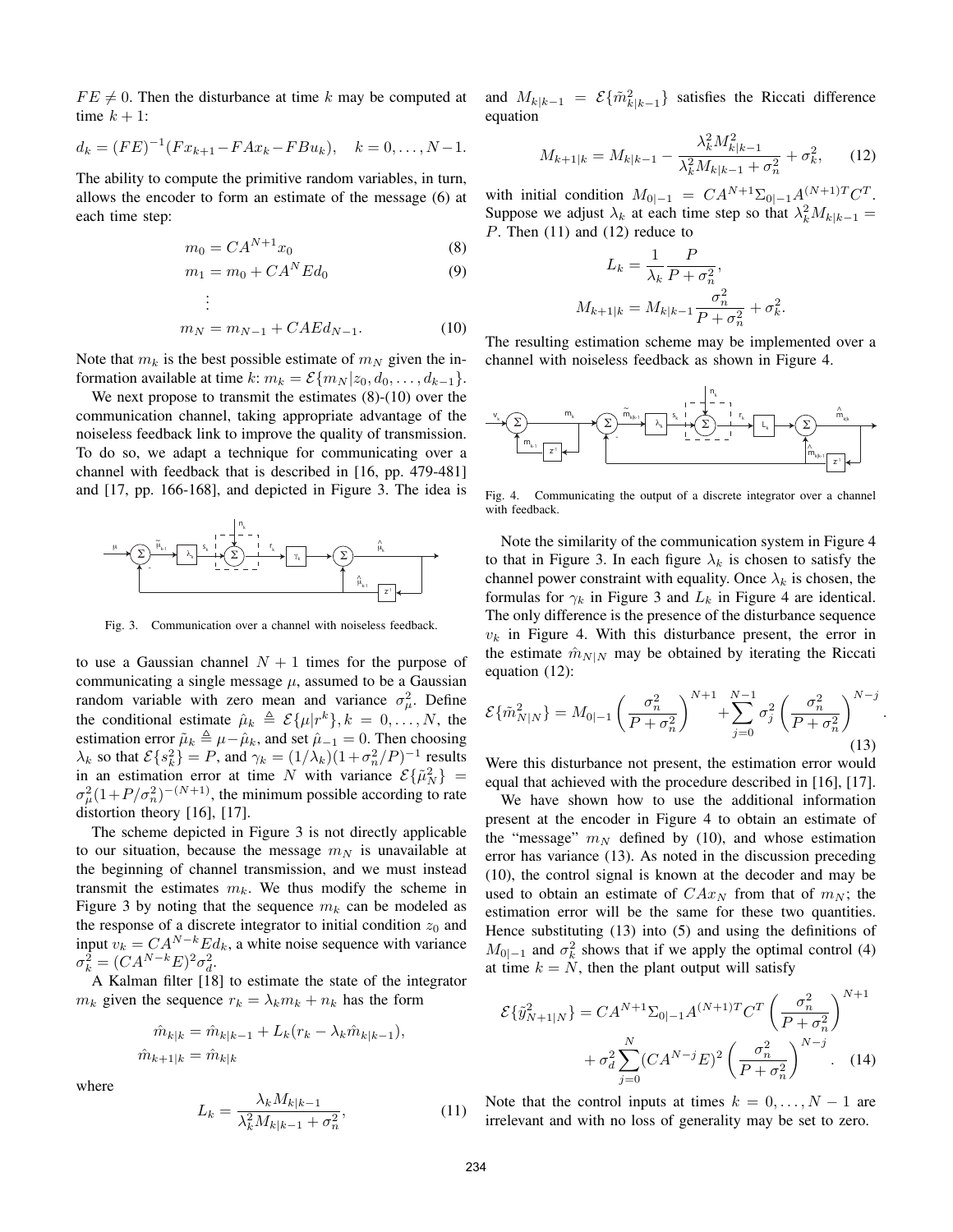# IV. OPTIMALITY OF LINEAR TIME-VARYING COMMUNICATION AND CONTROL

In Section III we increased the amount of information available to the encoder and derived linear time-varying communication and control strategies that resulted in the output at time  $k = N + 1$  having variance (14). It remains to determine whether nonlinear communication and control strategies may yield a smaller variance. Were the disturbance not present, the arguments from rate distortion theory used in [16], [17] would suffice to prove that there is no advantage to use of nonlinear strategies; however, our problem is more complicated due to the presence of the disturbance input. To address this question, we use arguments based on the concept of entropy power, introduced by Shannon in [19].

The entropy of a scalar zero mean Gaussian random variable x with variance  $\sigma^2$  is completely determined by its variance [20]:  $h(x) = (1/2) \log 2\pi e \sigma^2$ . For a non-Gaussian random variable, the relation between entropy and variance is only an inequality:  $h(x) \leq (1/2) \log 2\pi e \sigma^2$ . The latter fact complicates attempts to use entropy to study the propagation of variance through potentially nonlinear transformations. The entropy power of a random variable, defined as  $N(x)$  =  $(1/2\pi e)e^{2h(x)}$ , has the interpretation of being the variance of a Gaussian random variable with the same entropy as that of  $x$  [19]. It follows that the entropy power of  $x$  is a lower bound on the variance of  $x$ , with equality holding precisely when  $x$ is Gaussian. The concept of entropy power and the associated entropy power inequality [20] were used in [2] to derive a lower bound on the variance of the (possibly vector valued) state of a plant under control over a noise-free data rate limited channel using a nonlinear time-varying encoder and decoder. The analysis of [2] was adapted in [21] to derive a similar lower bound for control over Gaussian channels. It is noted in [12], however, that bounds on variance obtained using entropy power arguments will be tight only in special cases, including that of a scalar system.

With the preceding for motivation, we have noted that with additional information at the encoder, the problem of using control to minimize variance at a terminal time reduces to that of sending estimates of  $m_N$  over the channel. The encoding and decoding schemes we used to do so were linear and timevarying. By adapting the arguments of [21], however, it may be shown that nonlinear control and communication strategies offer no improvement. Indeed, denote the random conditional entropy [21] of the integrator state  $m_k$  conditioned on past channel outputs by  $h(m_k|r^{k-1})$ , and the random conditional entropy power by

$$
N(m_k|r^{k-1}) = (1/2\pi e)e^{2h(m_k|r^{k-1})}.
$$

Let  $n_k = \mathcal{E}\{N(m_k|r^{k-1})\}$ . Then [20]  $n_k \leq \mathcal{E}\{\tilde{m}_{k|k-1}^2\}$ , and the results of [21] may be adapted to show that  $n_k$  satisfies the difference inequality

$$
n_{k+1} \ge \left(\sigma_n^2/(P+\sigma_n^2)\right) n_k + \sigma_k^2
$$

.

Since  $m_0$  is Gaussian,  $n_0 = M_{0|-1}$ , and since  $\tilde{m}_{k+1|k} =$  $\tilde{m}_{k|k}$ , it follows that

$$
\mathcal{E}\{\tilde{m}_{N|N}^2\} \ge n_{N+1} \\
\ge M_{0|-1} \left(\frac{\sigma_n^2}{P + \sigma_n^2}\right)^{N+1} + \sum_{j=0}^{N-1} \sigma_j^2 \left(\frac{\sigma_n^2}{P + \sigma_n^2}\right)^{N-j}.\n\tag{15}
$$

Comparing (15) with (13), we see that use of nonlinear communication and control strategies is not effective at reducing the variance in the estimate of  $m_N$  below the level achievable with linear strategies. By arguments similar to those used to derive (14), the same conclusion holds for the variance of the plant output  $\mathcal{E}\{\tilde{y}_{N+1|N}^2\}$ . Hence use of linear communication and control strategies is optimal for the system in Figure 2, whose encoder has access to additional information.

## V. THE ORIGINAL PROBLEM

We now return to the original problem depicted in Figure 1. We shall show that the performance achieved in Section III with *additional* information available at the encoder is in fact also achievable without such information. We saw in Section IV that nonlinear strategies offer no improvement when additional information is available. It follows that since we can achieve the same level of performance without the additional information, nonlinear strategies also offer no advantage for our original problem setup.

Our first result is to show that the encoder need not have access to the plant input or channel output to achieve the level of performance that was obtained using this information in Section III. The following result is proven in [22].

Proposition 2 *Assume that the encoder has access to the states of the plant. Choose the channel input to satisfy*

$$
s_k = \lambda_k H_k x_k, \tag{16}
$$

*where*

$$
H_k = C A^{N+1-k}, \qquad k = 0, \dots, N, \tag{17}
$$

and, if  $H_k \Sigma_{k|k-1} H_k^T \neq 0$ ,

$$
\lambda_k H_k \Sigma_{k|k-1} H_k^T = P, \qquad k = 0, \dots, N. \tag{18}
$$

*Choose the control law*

$$
u_k = -(H_{k+1}B)^{-1}H_{k+1}A\hat{x}_{k|k}, \qquad k = 0, \dots, N, \quad (19)
$$

*with*  $\hat{x}_{k|k}$  *given by* 

$$
\hat{x}_{k+1|k} = A\hat{x}_{k|k-1} + Bu_k + AL_k(r_k - \lambda_k H_k \hat{x}_{k|k-1}),
$$
  

$$
\hat{x}_{k|k} = \hat{x}_{k|k-1} + L_k(r_k - \lambda_k H_k \hat{x}_{k|k-1}),
$$

*where*

$$
L_k = \lambda_k \Sigma_{k|k-1} H_k^T / (P + \sigma_n^2), \tag{20}
$$

*and*  $\Sigma_{k|k-1}$  *is the solution to the Riccati difference equation* 

$$
\Sigma_{k+1|k} = A \Sigma_{k|k-1} A^T \n- \frac{A \Sigma_{k|k-1} H_k^T H_k \Sigma_{k|k-1} A^T}{H_k \Sigma_{k|k-1} H_k^T} \frac{P}{P + \sigma_n^2} + \sigma_d^2 E E^T.
$$